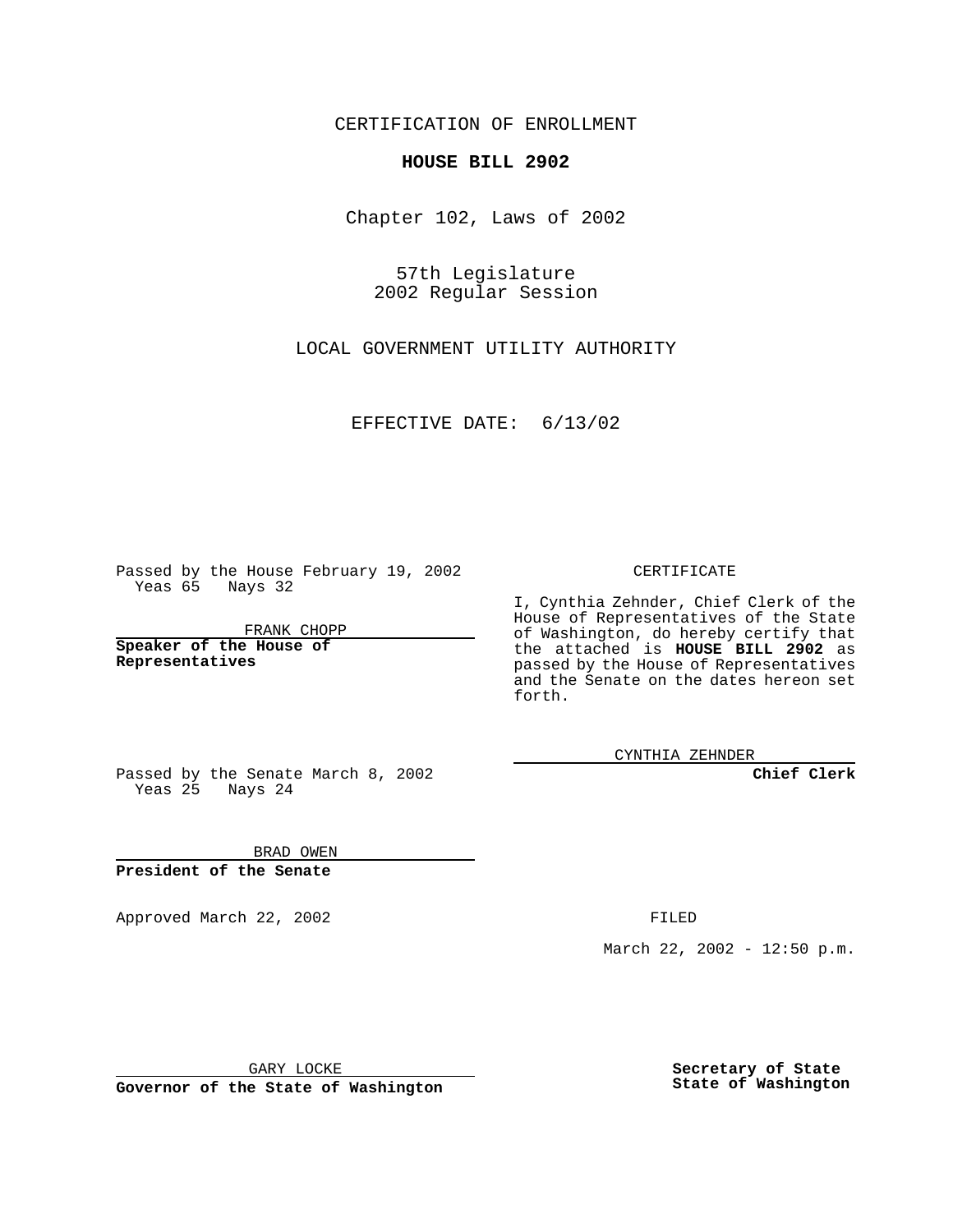## **HOUSE BILL 2902** \_\_\_\_\_\_\_\_\_\_\_\_\_\_\_\_\_\_\_\_\_\_\_\_\_\_\_\_\_\_\_\_\_\_\_\_\_\_\_\_\_\_\_\_\_\_\_

\_\_\_\_\_\_\_\_\_\_\_\_\_\_\_\_\_\_\_\_\_\_\_\_\_\_\_\_\_\_\_\_\_\_\_\_\_\_\_\_\_\_\_\_\_\_\_

Passed Legislature - 2002 Regular Session

## **State of Washington 57th Legislature 2002 Regular Session**

**By** Representatives Santos, McDermott and Kenney

Read first time 02/04/2002. Referred to Committee on Local Government & Housing.

1 AN ACT Relating to local government utility authority; amending RCW 35.92.010 and 35.92.050; and creating a new section.

BE IT ENACTED BY THE LEGISLATURE OF THE STATE OF WASHINGTON:

 NEW SECTION. **Sec. 1.** The purpose of this act is to affirm the authority of cities and towns to operate fire hydrants and streetlights as part of their rate-based water and electric utilities, respectively. The legislature finds that it has been the practice of most, if not all, cities and towns, as well as water and sewer districts, to include the operation of fire hydrants for fire and maintenance purposes and to incorporate the cost of this operation as a normal part of the utility's services and general rate structure. The legislature further finds and declares that it has been the intent of the legislature that cities and towns, just as water and sewer districts, have the right to operate and maintain streetlights in the same manner as fire hydrants, that is, as a normal part of the electric utility and a normal part of that utility's general rate structure. The legislature therefore affirms that authority.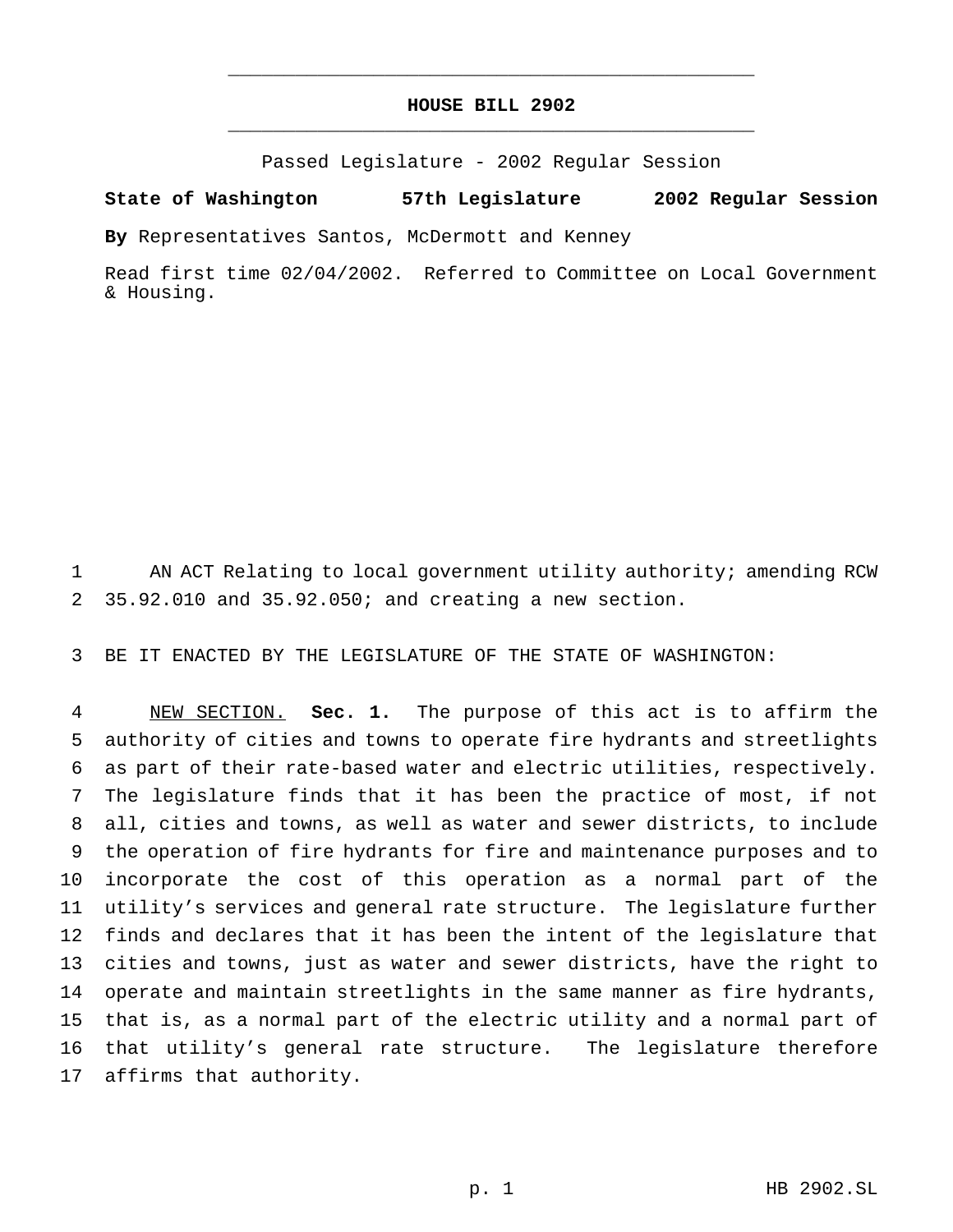**Sec. 2.** RCW 35.92.010 and 1991 c 347 s 18 are each amended to read as follows:

 A city or town may construct, condemn and purchase, purchase, 4 acquire, add to, alter, maintain and operate waterworks, including fire hydrants as an integral utility service incorporated within general 6 rates, within or without its limits, for the purpose of furnishing the city and its inhabitants, and any other persons, with an ample supply of water for all purposes, public and private, including water power and other power derived therefrom, with full power to regulate and control the use, distribution, and price thereof: PROVIDED, That the rates charged must be uniform for the same class of customers or service. Such waterworks may include facilities for the generation of electricity as a byproduct and such electricity may be used by the city or town or sold to an entity authorized by law to distribute electricity. Such electricity is a byproduct when the electrical generation is subordinate to the primary purpose of water supply.

 In classifying customers served or service furnished, the city or town governing body may in its discretion consider any or all of the following factors: The difference in cost of service to the various customers; location of the various customers within and without the city or town; the difference in cost of maintenance, operation, repair, and replacement of the various parts of the system; the different character of the service furnished various customers; the quantity and quality of the water furnished; the time of its use; the achievement of water conservation goals and the discouragement of wasteful water use practices; capital contributions made to the system including, but not limited to, assessments; and any other matters which present a reasonable difference as a ground for distinction. No rate shall be charged that is less than the cost of the water and service to the class of customers served.

 For such purposes any city or town may take, condemn and purchase, purchase, acquire, and retain water from any public or navigable lake or watercourse, surface or ground, and, by means of aqueducts or pipe lines, conduct it to the city or town; and it may erect and build dams or other works across or at the outlet of any lake or watercourse in this state for the purpose of storing and retaining water therein up to 37 and above high water mark; and for all the purposes of erecting such aqueducts, pipe lines, dams, or waterworks or other necessary structures in storing and retaining water, or for any of the purposes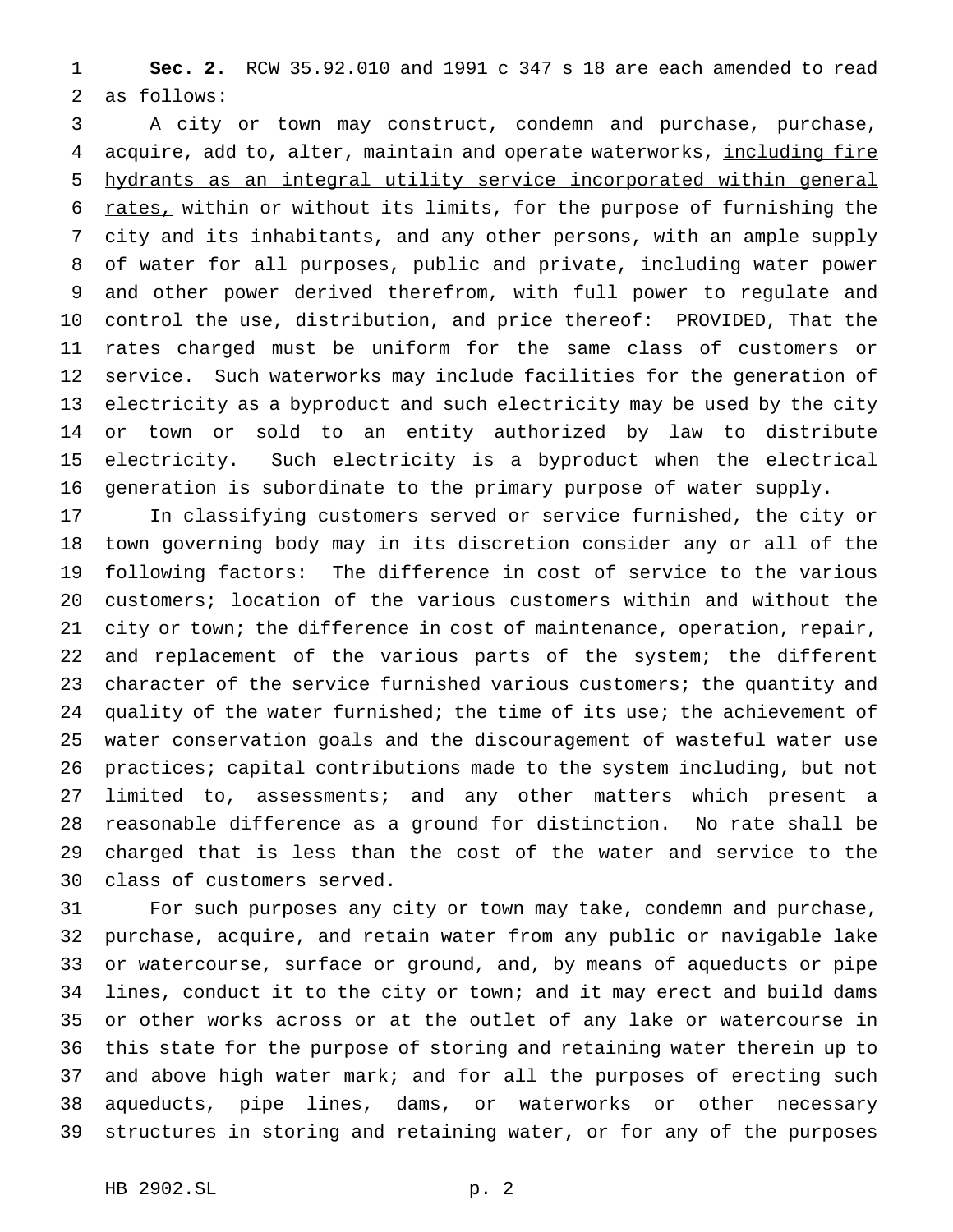provided for by this chapter, the city or town may occupy and use the beds and shores up to the high water mark of any such watercourse or lake, and acquire the right by purchase, or by condemnation and purchase, or otherwise, to any water, water rights, easements or privileges named in this chapter, or necessary for any of said purposes, and the city or town may acquire by purchase or condemnation and purchase any properties or privileges necessary to be had to protect its water supply from pollution. Should private property be necessary for any such purposes or for storing water above high water mark, the city or town may condemn and purchase, or purchase and acquire such private property. For the purposes of waterworks which include facilities for the generation of electricity as a byproduct, nothing in this section may be construed to authorize a city or town that does not own or operate an electric utility system to condemn electric generating, transmission, or distribution rights or facilities of entities authorized by law to distribute electricity, or to acquire such rights or facilities without the consent of the owner.

 **Sec. 3.** RCW 35.92.050 and 1985 c 445 s 9 are each amended to read as follows:

 A city or town may also construct, condemn and purchase, purchase, acquire, add to, alter, maintain and operate works, plants, facilities for the purpose of furnishing the city or town and its inhabitants, and any other persons, with gas, electricity, and other means of power and 24 facilities for lighting, including streetlights as an integral utility 25 service incorporated within general rates, heating, fuel, and power purposes, public and private, with full authority to regulate and control the use, distribution, and price thereof, together with the right to handle and sell or lease, any meters, lamps, motors, transformers, and equipment or accessories of any kind, necessary and convenient for the use, distribution, and sale thereof; authorize the construction of such plant or plants by others for the same purpose, and purchase gas, electricity, or power from either within or without the city or town for its own use and for the purpose of selling to its inhabitants and to other persons doing business within the city or town and regulate and control the use and price thereof.

 NEW SECTION. **Sec. 4.** If any provision of this act or its application to any person or circumstance is held invalid, the